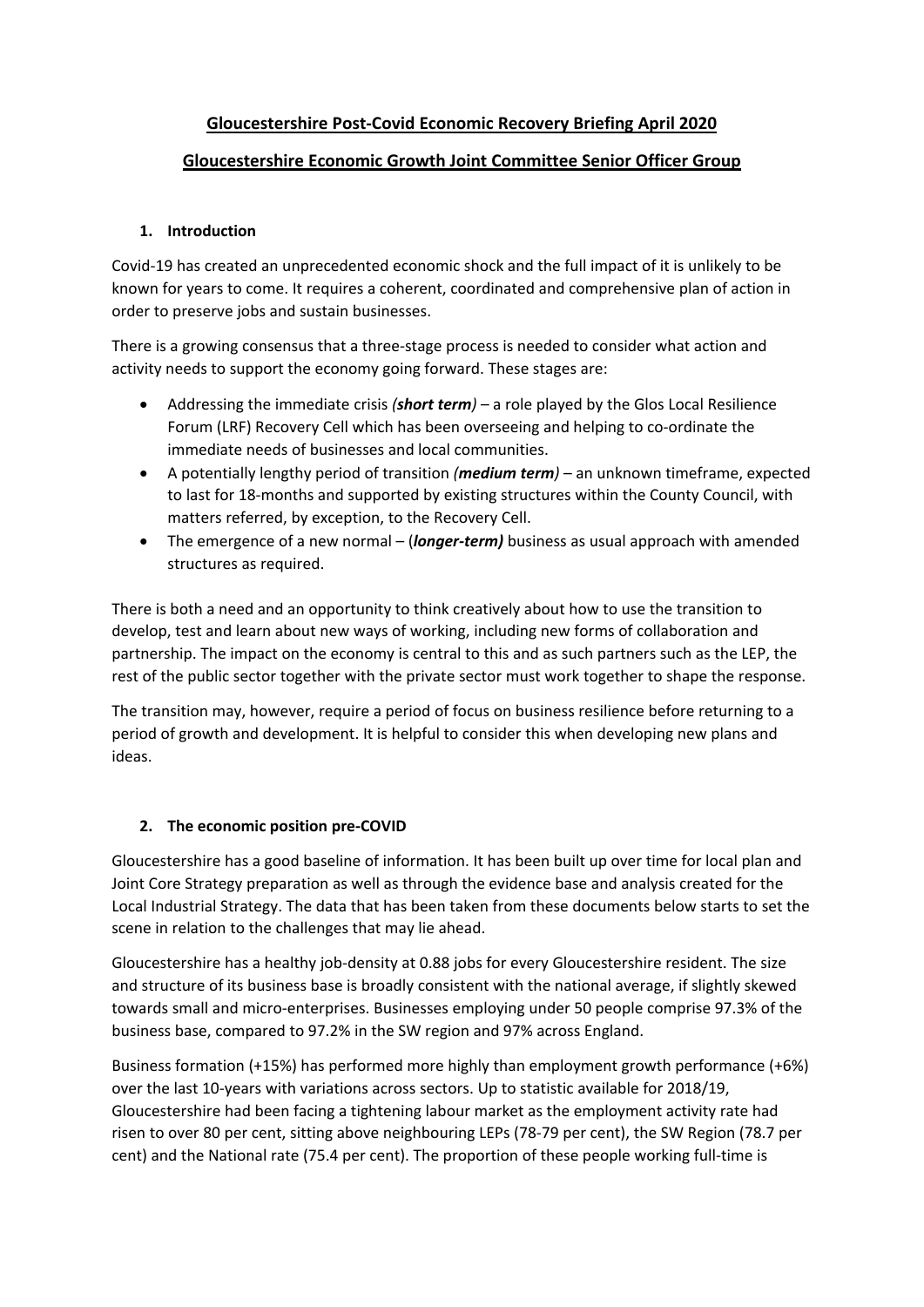slightly below the SW Region proportion of 71.8 per cent, but well below the national proportion of 75.1 per cent.<sup>1</sup>

There had also been recent growth in commercial floorspace across Gloucestershire with 60 per cent of total space dedicated to industrial uses compared to 55 per cent in England. This reflects the relative specialisation in manufacturing, and the more rural character favouring industrial business parks relatively more over office and retail. Growth has been particularly strong in Tewkesbury, Gloucester and Stroud with high levels of office and retail in Cheltenham and Gloucester.

In considering the key components of the local economy, a picture of where the greatest threats and opportunities in the short, medium and long-term might lie will become apparent.

## **3. Considering economic impact in the transition phase**

There are several sources of information which can help to build up a picture of the economic impact at a national, regional and local level. This information will improve over time as the UK Government is able to publish real data linking job losses, business closures and sector information.

At a national level, output across goods and services fell to record lows in April with non-food retail falling significantly and levels of online clothing and household goods not replacing physical sales. PWC are predicting that the UK's GDP will decline between -5 and -10 per cent (GDP contraction post financial crisis was -4 per cent). The short-term impact is predicted to be even more significant with contraction somewhere between 12 per cent to 16 per cent quarter on quarter in Q2 2020 respectively. There will be a disproportionate impact on certain sectors compared to others but the full extent of this won't be known for some time.

Demand for retail, office and industrial space has also been the topic of much debate with a sharp fall in transactional activity within retail and hotels, favourable terms for occupiers (particularly in retail) and as yet, unimpacted rents. At a sector level, Saville's are reporting healthcare, logistics and to a lesser extent institutional residential demand to be among the most resilient sectors across demand and investment.

Decisions made about investment in the transition phase must be evidence led. The County has an opportunity to learn from the recent experience and build on the needs of businesses and developers to sustain the economy in the short to medium-term and also to plan effectively for the 'new normal'.

Gloucestershire has a good baseline of information, built up from the recent evidence base and analysis created for the Local Industrial Strategy. This will help to understand where the greatest opportunities and threats may lie in the future and in this regard, is due to be revisited by the LEP.

The data required to inform Gloucestershire's recovery plan is at present ad hoc, but with more becoming available on a weekly basis. It includes:

 Council led: The Councils across Gloucestershire have been issuing grants, rate relief and interruption loans across the County and are monitoring the amount given against government criteria. Each Council will have a sense of, or even direct engagement with businesses in difficulty, but this information is still emerging, at a District/Borough level and also yet to be pooled.

<sup>&</sup>lt;sup>1</sup> Shared Intelligence's evidence base for GFirst's Local Industrial Strategy preparation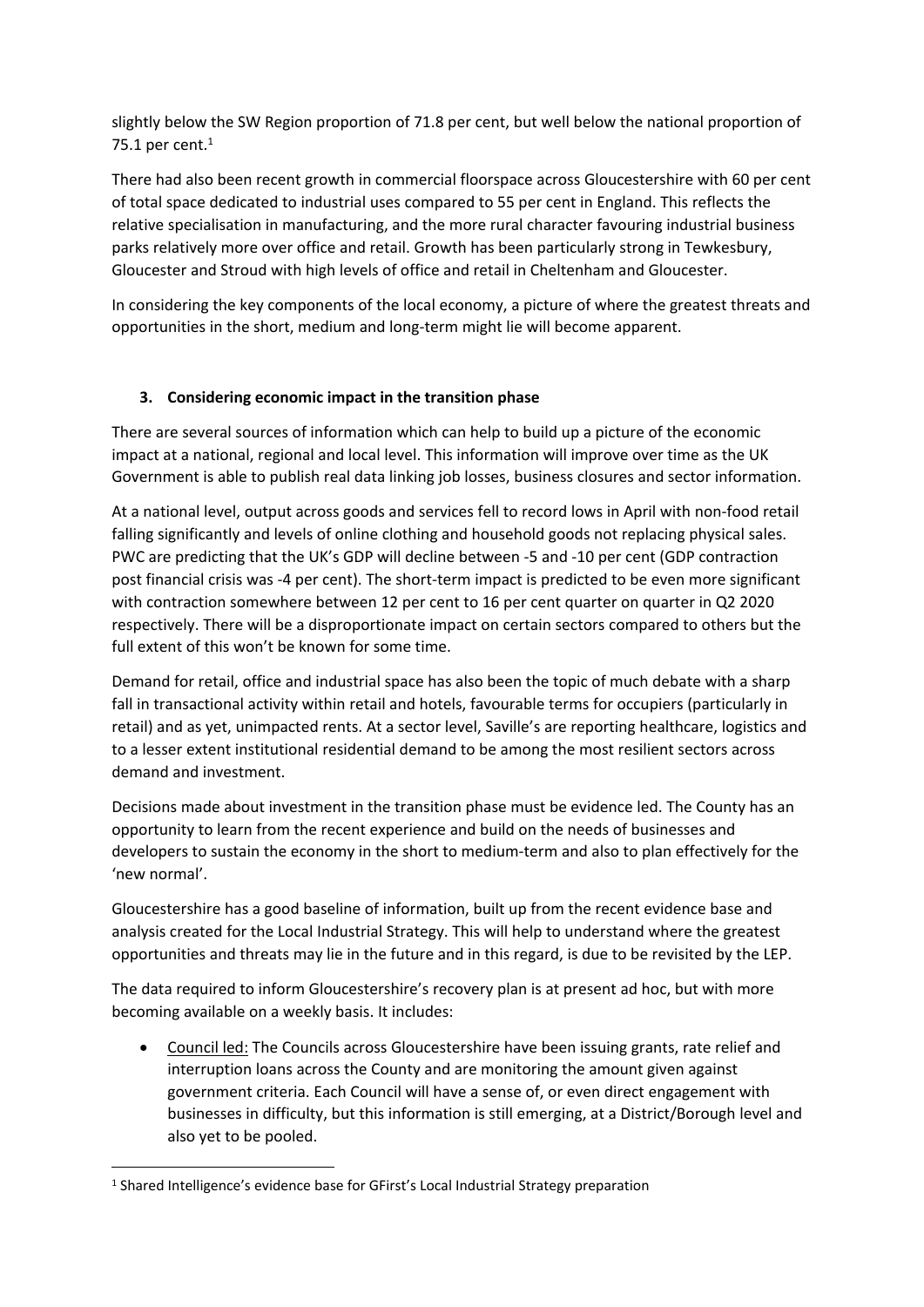- LEP-led: GFirst LEP continues to engage with businesses through the Growth Hub and through business surveys online and on the phone. This is valuable **qualitative** intelligence which will support requirements for short and long-term investments. A weekly update is available summarising this information. The LEP is also intending to commission some economic modelling to understand the ongoing challenges faced and to develop a plan of action.
- Government-led: This primarily relates to a small number of sources in relation to specific Covid matters, although it should be noted that there is an inherent lag in terms of the availability of nationally published data
	- o **Office of National Statistics (ONS)** in relation to the number and sector profile of furloughed employees and businesses that are continuing to trade. This is currently being published every two weeks at a national level. It is not yet possible to accurately forecast the data for Gloucestershire, but modelling can build up a picture and help to inform what plans need to be considered. The trading data is survey based so there is also a fairly large margin of error if disaggregated to a Gloucestershire level and below. Nonetheless, it provides a helpful point from which to build as the survey grows.
	- o **Department of Work and Pensions (DWP)** will continue to release data relating to the number of people on employment benefits every month and the data for claims, starts, and households quarterly. This may start to be released more regularly. It will somewhat mask the reality of the self-employed but will be useful in understanding large increases in unemployment and emerging trends.
- Sector/geography led: Economists and think tanks have over the last few weeks been preparing scenarios, often looking across the country at the potential impact of Covid-19. There are two such examples in the appendix to this paper. One which looks at the decline in GVA and another which considered UK-wide data on furloughed workers to build a local scenario.

Gloucestershire has a good baseline of information from which to build its own scenario planning. Communities and demographics at greatest risk of financial and economic exclusion also need to be considered in planning for Gloucestershire's recovery. This will help to understand where the greatest opportunities and threats may lie in the future and how support can be given to support 'left behind' people and places.

# **4. Learning from others**

There are expected to be many challenges to address in the next 18-months. Developing ways to collaborate, learn from good practice and understand the challenges of the economy going forward will be central to ensuring this is done in a comprehensive way. The Local Government Association, County Council's Network and the District Councils Network are also publishing regular information on their websites and have established a number of task and finish groups as well as Regional Recovery Groups (such as the South West Recovery Group chaired by Mike Dawson).

The LGA has developed a tool which considers area characteristics relating to employment, income and health deprivation alongside communities which are most or least likely to be impacted by Covid<sup>2</sup>.

<sup>2</sup> <https://lginform.local.gov.uk/reports/view/lga-research/covid-19-cases-and-area-characteristics>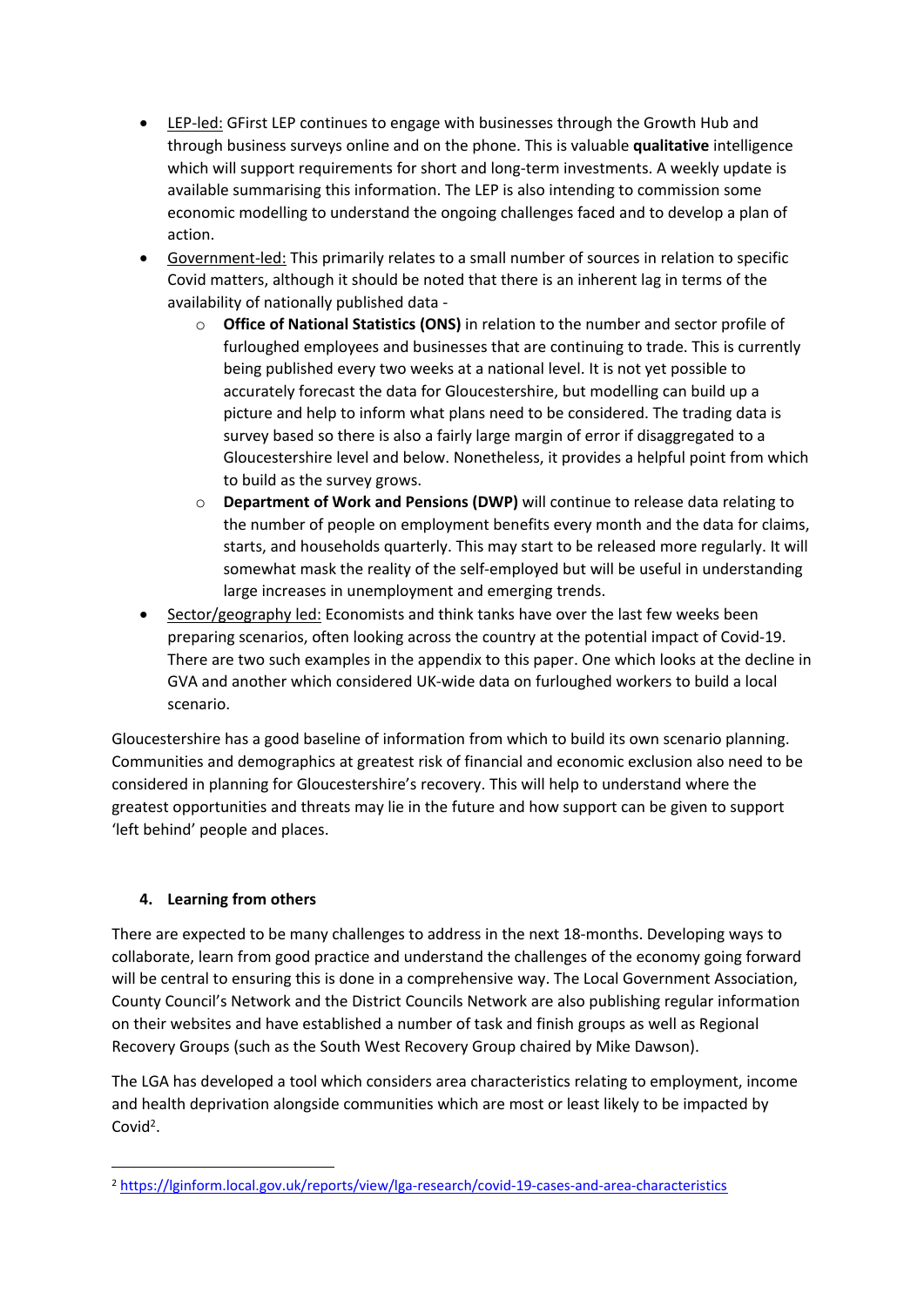There are also a number of initiatives that have been established to tackle these some of the local challenges faced, with potential transferability to other localities or sectors within the economy. Many councils and LEPs are preparing 10-point plans, online or telephone surveys and are establishing Taskforce Groups to tackle local issues.

#### *Rent relief in commercial buildings in Lambeth and a Business Improvement District guarantee*

Lambeth Council's owns and manages SME workspace in Brixton. It runs on a 'Buy, Give, Work' model which means for every space that is occupied by a commercially focused business, space is given to another business or social enterprise which promotes diversity, inclusiveness or innovation. Each employee is asked to give an hour of their time per month to skill share, mentor or attend an event. At the first sign of Covid-19 lockdown, Lambeth issued a 3-month rent-relief for over 300 SMEs to support their survival. The council has also developed a Business Improvement District Guarantee to address the anticipated reduction in income as a result of retail closure and furloughed office workers. This will enable the BID to keep functioning and supporting high streets and industrial areas.

## *Buckinghamshire LEP additional investment*

[Buckinghamshire](https://www.buckstvlep.co.uk/) LEP, alongside Buckinghamshire Council and Buckinghamshire Business First, made an additional £2 million funding available to support businesses affected by Covid. The fund, which has used recycled Growing Places Funding plus a small contribution from Growth Hub core funding for the year 2020/2021, complements government initiatives and aims to support those businesses needing emergency assistance. Businesses with concerns about their future and the impact of Covid on their business, can visit the website [bbf.uk.com/covid-19](https://eur03.safelinks.protection.outlook.com/?url=http%3A%2F%2Fbbf.uk.com%2Fcovid-19&data=02%7C01%7Csue.robinson%40buckinghamshire.gov.uk%7C1fbddf82f76f4fc4023f08d7d0aba6ce%7C7fb976b99e2848e180861ddabecf82a0%7C0%7C0%7C637207307965572714&sdata=R9Cw841Zupgd%2FLZYzYE%2FE7XC9pj721aNXv%2BtV8q47mI%3D&reserved=0) where the most up-to-date advice and support is being collated, including full details of the funding criteria and online application.

#### *Virtual Library York<sup>3</sup>*

Since the COVID-19 outbreak started, online library memberships have grown by as much as 600 per cent in some areas. With online books and other digital services proving of special interest to residents during lockdown measures, the City of York Council has provided library service partners (Explore York) £17,000 of funding to expand the range of virtual services available. The additional funding will grant library members access to:

- an extended range of e-books and e-audiobooks
- Press Reader, including access to 7000+ daily newspaper and magazine
- Virtual Rooms Explore, which uses video conferencing software to create a virtual space for group discussion (including local book groups and artists spaces are in the future), and
- support for residents who are isolated, vulnerable and/or residents with limited access to virtual content due to lack of skills/experience with technology or lack of broadband (currently in development).

# *Greater London Authority – 'Pay it forward' scheme*

This scheme<sup>4</sup> offers a free crowdfunding platform to encourage consumers to pre-purchase goods and services from local businesses as well as raise the profile of businesses. Vouchers are issued and can generally be redeemed once lockdown permits. This initiative cashflow and as it is an e-

<sup>3</sup> <https://www.local.gov.uk/our-support/coronavirus-information-councils/covid-19-good-council-practice>

<sup>4</sup> <https://payitforward.london.gov.uk/>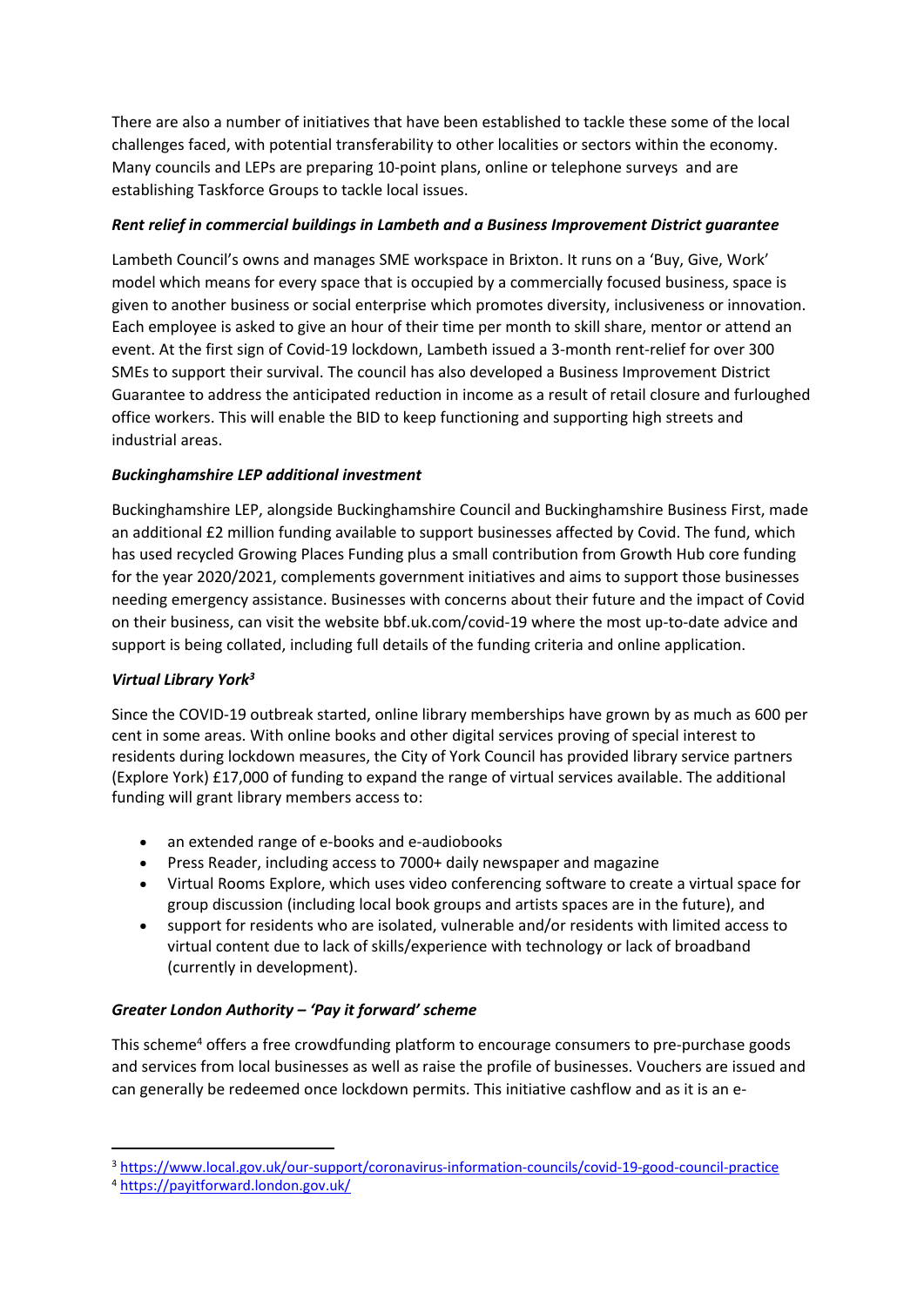commerce platform, it removes barriers for individual businesses who may not already operate in this way.

#### *SME Loan Funds*

Councils and LEPs operating loan funds, are considering which businesses may not be eligible for mainstream funding, government grants and Covid funding through the British Business Banks. The gaps in the funding market are being closed by council and LEP-backed investment with varying terms and conditions to account for the higher-risk nature of the funds.

## **5. Gloucestershire's proposed approach**

Facilitated through the Senior Officer Group (SOG) and informed by Gloucestershire Economic Growth Joint Committee (GEGJC), the evidence base is beginning to be built. A briefing paper which will be presented to SOG in May will set out the current economic position, an outline of available data as well as best practice from other parts of the Country and internationally.

A facilitated discussion will take place at SOG to:

- Gather experience across all parties to understand lived experiences and gather emerging need and local intelligence;
- Understand the roles of the various stakeholders and help to inform the future recovery approach;
- Start to detail the planning and support required to protect jobs and businesses to build resilience and reset the economy.

The output of this will be presented to GEGJC at the 3rd June meeting.

This will require investment of internal and external resources to develop a short and long-term strategy. It should be a living document which is informed on a weekly or fortnightly basis to capitalise on the latest information available. It is recommended that this includes:

- Internal GCC resource for a **fortnightly transition meeting** involving key senior officers, participant suggestions as appended
- The creation of a **data dashboard** which can be updated on a fortnightly basis to include the latest release of government data, modelling and local intelligence
- Consideration of **best practice** from external sources to consider new ways of working, new investment vehicles and scope for the realignment of projects and programmes to support communities and employers
- Development of **logic chains** to build up modelled data and activity statements to understand where investment may need to take place and where interventions may be required
- Regular analysis of a **SWOT** at a County and District/Borough level to consider and inform opportunities as well as threats
- Scope to build on GCC experience of operating a **loan investment scheme** for the LEP and extend model to offer a wider debt and equity business recovery fund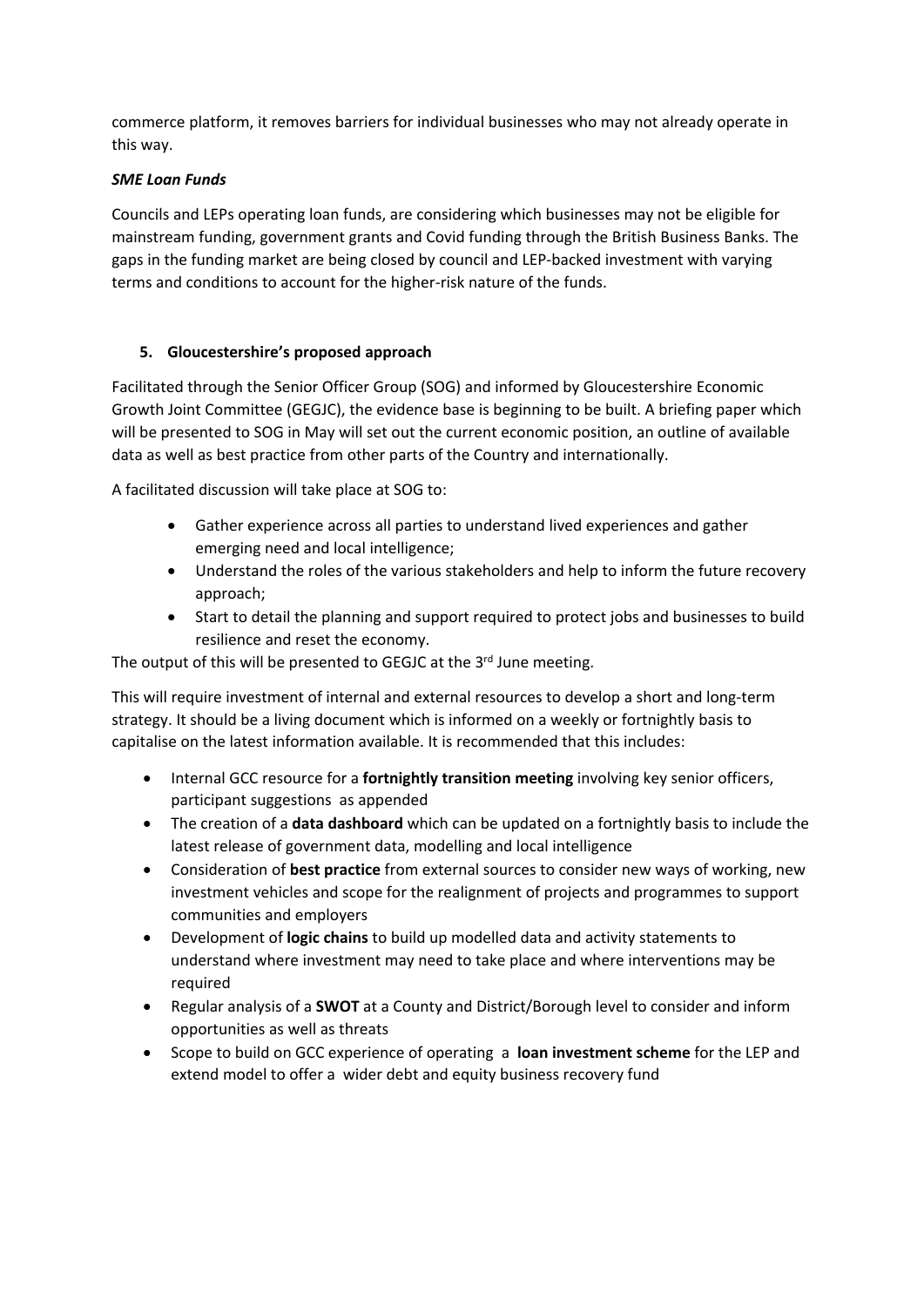#### **Appendix 1 – Examples of modelled data**

In a study by the Centre for Progressive Policy<sup>5</sup> for example, which has modelled GVA from figures released by the Office for Budget Responsibility (OBR), it predicts a significant variation in impact on Gloucestershire economies. This is ranked against councils in England.

| <b>Region</b> | LA name        | <b>Modelled decline</b><br>in GVA | Rank<br>(England<br>comparator) |
|---------------|----------------|-----------------------------------|---------------------------------|
| South West    | Stroud         | 44%                               | $19^{6}$                        |
| South West    | Forest of Dean | 43%                               | 39                              |
| South West    | Tewkesbury     | 41%                               | 77                              |
| South West    | Cheltenham     | 35%                               | 248                             |
| South West    | Cotswold       | 32%                               | 322                             |
| South West    | Gloucester     | 31%                               | 347                             |

At a local level, modelled data will need to inform decision-making in the short-term. For example, data released by the ONS (based on survey data) into the number of people furloughed by industry and the number of businesses still trading<sup>7</sup>. The table below highlights the survey data as a proportion of the GB economy and has been modelled against Gloucestershire industry data.

|                                                  | Proportion of        | Proportion of total |                |
|--------------------------------------------------|----------------------|---------------------|----------------|
|                                                  | employees at risk by | employment          |                |
|                                                  | sector               |                     |                |
| Industry                                         | Continuing to trade  | Gloucestershire     | Great          |
|                                                  | and temporarily      |                     | <b>Britain</b> |
|                                                  | closed or paused     |                     |                |
|                                                  | trading combined     |                     |                |
| <b>Accommodation and Food Service Activities</b> | 80%                  | 10%                 | 9%             |
| Arts Entertainment and Recreation                | 68%                  | 3%                  | 3%             |
| Construction                                     | 41%                  | 6%                  | 5%             |
| Manufacturing                                    | 29%                  | 13%                 | 9%             |

<sup>5</sup> [https://www.progressive-policy.net/publications/which-local-authorities-face-biggest-immediate-economic](https://www.progressive-policy.net/publications/which-local-authorities-face-biggest-immediate-economic-hit)[hit](https://www.progressive-policy.net/publications/which-local-authorities-face-biggest-immediate-economic-hit) Based on Q2 predictions, using a weighted industry calculation of sector based GVA.

[https://www.ons.gov.uk/employmentandlabourmarket/peopleinwork/employmentandemployeetypes/article](https://www.ons.gov.uk/employmentandlabourmarket/peopleinwork/employmentandemployeetypes/articles/furloughingofworkersacrossukbusinesses/23march2020to5april2020) [s/furloughingofworkersacrossukbusinesses/23march2020to5april2020](https://www.ons.gov.uk/employmentandlabourmarket/peopleinwork/employmentandemployeetypes/articles/furloughingofworkersacrossukbusinesses/23march2020to5april2020)

[https://www.ons.gov.uk/businessindustryandtrade/business/businessservices/bulletins/coronavirusandtheec](https://www.ons.gov.uk/businessindustryandtrade/business/businessservices/bulletins/coronavirusandtheeconomicimpactsontheuk/latest) [onomicimpactsontheuk/latest](https://www.ons.gov.uk/businessindustryandtrade/business/businessservices/bulletins/coronavirusandtheeconomicimpactsontheuk/latest)

<sup>&</sup>lt;sup>6</sup> Stroud is expected to have one of the highest declines in GVA as set out in the OBR study. The report in question looks at output loss by sector, so the strength Stroud has in 'value' sectors could be concluded to be higher than other parts of the County, including Gloucester, which has a higher proportion of retail and lower value sectors, therefore the loss would be less. It's a model however, so it has limited usage for long-term planning, but it is one of a few examples available. It also reflects a short-term perspective and not a long-term decline prediction, necessarily. 7